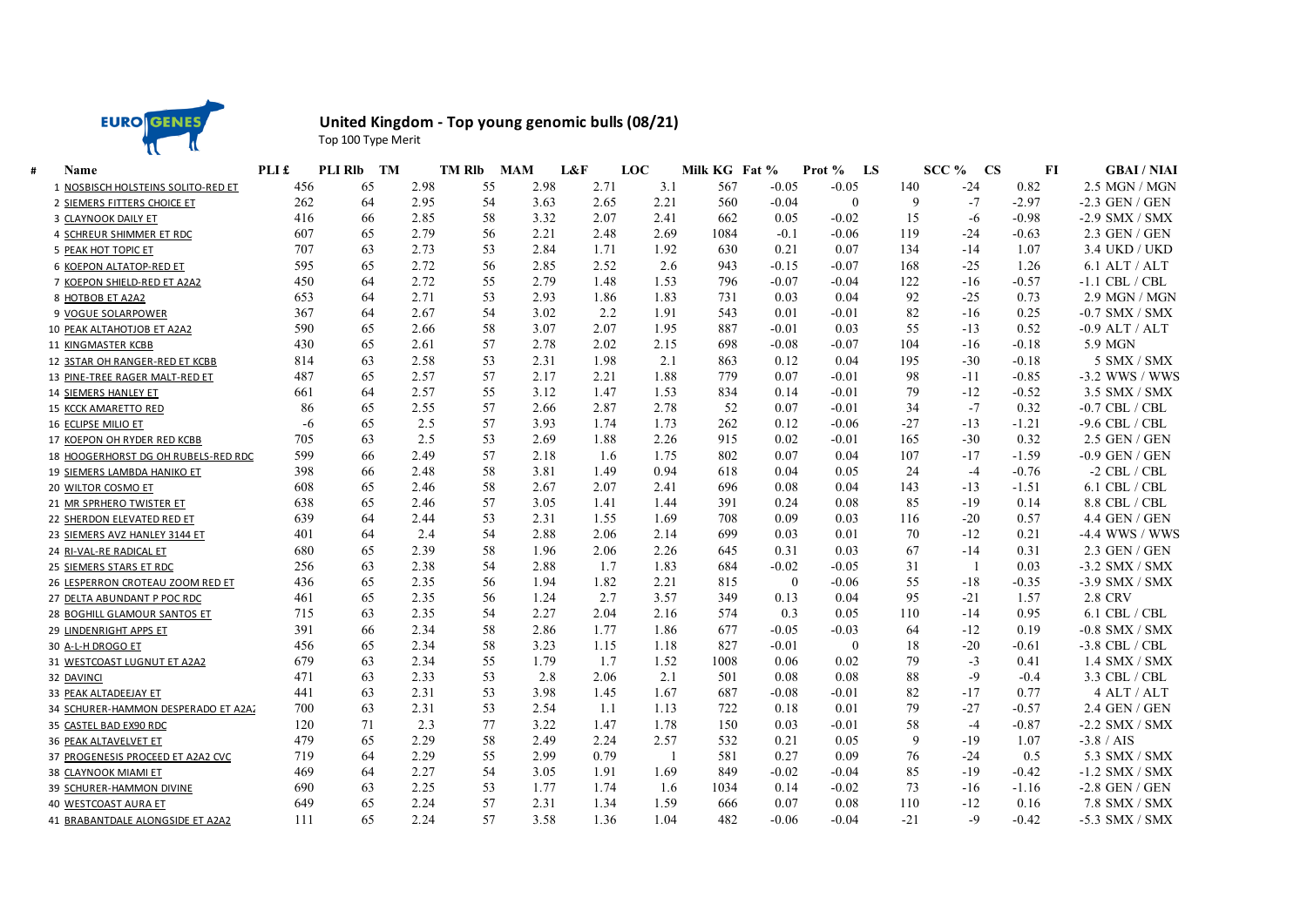| 42 VERDISO ET HH5C                  | 414  | 65 | 2.23 | 58 | 2.18 | 2.26           | 2.08           | 728   | $-0.02$      | 0.05         | 18    | $-7$  | $-0.49$ | $-1.5$ MGN         |
|-------------------------------------|------|----|------|----|------|----------------|----------------|-------|--------------|--------------|-------|-------|---------|--------------------|
| 43 DENOVO SIZZLER ET                | 684  | 63 | 2.23 | 53 | 1.87 | 1.4            | 1.71           | 914   | 0.13         | $\theta$     | 98    | $-11$ | 0.33    | 3.7 GEN / GEN      |
| 44 BADGER SSI BIG AL NEWMAN ET A2A2 | 867  | 63 | 2.23 | 53 | 2.76 | $\overline{1}$ | $\overline{1}$ | 785   | 0.17         | $-0.01$      | 244   | $-28$ | 0.32    | 12.5 WWS / WWS     |
| 45 DENOVO 16703 PERCY ET            | 773  | 63 | 2.23 | 53 | 2.22 | 0.83           | 0.66           | 504   | 0.38         | 0.14         | 101   | $-23$ | $-0.2$  | 3.6 GEN / GEN      |
| 46 WESTCOAST ALMAMATER ET A2A2      | 731  | 64 | 2.22 | 55 | 2.36 | 1.57           | 1.03           | 552   | 0.13         | 0.06         | 140   | $-19$ | 2.13    | 12.9 SMX / SMX     |
| 47 OCD BOUNDLESS ET                 | 672  | 63 | 2.22 | 53 | 2.37 | 0.92           | 1.12           | 950   | 0.11         | $-0.01$      | 82    | $-12$ | 0.49    | 2.7 MGN            |
| 48 MILKSOURCE CHEERS ET A2A2        | 208  | 62 | 2.22 | 52 | 2.56 | 0.97           | 1.14           | 373   | $-0.06$      | $-0.03$      | 46    | $-10$ | -0.96   | $-3.7$ GEN / GEN   |
| 49 MCINTOSH CALMAC SIDEROAD ET      | 326  | 65 | 2.21 | 57 | 2.85 | 1.32           | 1.44           | 436   | 0.14         | $\mathbf{0}$ | 46    | $-15$ | 0.54    | $-3.4$ SMX / SMX   |
| 50 VH YODA YNGVAR A2A2 KCBB         | 537  | 64 | 2.21 | 55 | 3.03 | 0.93           | 0.78           | 360   | 0.11         | 0.05         | 122   | $-29$ | 0.08    | 4.9 VIK            |
| 51 COOKIECUTTER LOGISTICS ET        | 671  | 64 | 2.21 | 55 | 2.14 | 1.98           | 1.69           | 743   | 0.2          | 0.03         | 95    | $-6$  | 0.49    | 6.9 WWS / WWS      |
| 52 PIANO                            | 670  | 62 | 2.21 | 52 | 2.33 | 1.79           | 1.54           | 678   | 0.04         | 0.05         | 95    | $-21$ | 0.45    | $9$ MGN / AIS      |
| 53 DUDOC SPEEDUP P POC              | 629  | 63 | 2.19 | 54 | 2.77 | 1.64           | 1.39           | 662   | $-0.01$      | $\theta$     | 165   | $-19$ | 0.33    | 11.5 SMX / SMX     |
| 54 ST GEN RUBICON JONES ET          | 588  | 65 | 2.18 | 58 | 2.04 | 1.88           | 2.09           | 531   | 0.34         | 0.07         | 79    | $-15$ | 0.42    | $-2.4$ CBL $/$ CBL |
| 55 AARDEMA IMPACT ET                | 403  | 65 | 2.17 | 57 | 2.51 | 1.66           | 1.86           | 730   | $\mathbf{0}$ | $-0.01$      | 49    | $-5$  | $-0.1$  | $1.9$ GEN / GEN    |
| 56 CLAYNOOK BAROLO SG               | 455  | 65 | 2.17 | 57 | 3.71 | 0.65           | 0.52           | 610   | 0.14         | 0.06         | 34    | $-16$ | $-1.22$ | -4.7 SMX / SMX     |
| 57 OHEME                            | 483  | 65 | 2.16 | 57 | 2.27 | 2.2            | 2.04           | 639   | $-0.01$      | 0.07         | 9     | $-16$ | 0.66    | 1 UKD              |
| 58 KOEPON OH ROBIN RED              | 651  | 63 | 2.16 | 53 | 1.84 | 1.66           | 1.87           | 950   | 0.04         | $\mathbf{0}$ | 119   | $-21$ | 0.1     | 1.9 CBL / CBL      |
| 59 SYMBOL-RED ET                    | 613  | 63 | 2.16 | 53 | 1.81 | 1.83           | 2.05           | 685   | 0.07         | $-0.01$      | 137   | $-24$ | $-0.27$ | 7.2 MGN / MGN      |
| 60 ZANDENBURG ART ET A2A2           | 582  | 65 | 2.15 | 55 | 2.1  | 0.96           | 1.01           | 689   | 0.13         | 0.07         | 61    | $-10$ | $-0.55$ | $-2$ GEN / GEN     |
| 61 STGEN DORAL-RED ET               | 434  | 63 | 2.15 | 53 | 3.2  | 1.52           | 1.22           | 856   | $-0.14$      | $-0.03$      | 67    | $-14$ | $-0.45$ | 3.7 CBL / CBL      |
| 62 LARCREST ATOMIC-RED ET           | 496  | 63 | 2.14 | 54 | 2.91 | 1.47           | 1.57           | 891   | $-0.01$      | $-0.05$      | 82    | $-20$ | 0.19    | $-0.1$ SMX / SMX   |
| 63 DROUNER K&L AUGUSTUS P RED POC   | 658  | 63 | 2.14 | 53 | 2.13 | 2.25           | 2.59           | 755   | $-0.06$      | 0.02         | 165   | $-28$ | 0.67    | 5.9 CBL / CBL      |
| 64 PEAK AUTOGRAPH ET                | 718  | 63 | 2.14 | 53 | 2.54 | 1.09           | 1.04           | 714   | 0.17         | 0.02         | 134   | $-23$ | 1.57    | 4.8 UKD / UKD      |
| <b>65 PEAK TROPIC ET</b>            | 569  | 65 | 2.13 | 58 | 2.68 | 1.86           | 1.74           | 721   | 0.12         | 0.06         | 58    | $-15$ | $-0.35$ | 0.7 WWS / WWS      |
| 66 DOTTI ENTERPRISE RAFFAELLO       | 431  | 64 | 2.13 | 55 | 1.95 | 2.28           | 1.97           | 343   | 0.12         | 0.09         | 58    | $-12$ | $-0.64$ | 1.9 MGN / WFE      |
| 67 MORNINGVIEW HOMEGROUND ET        | 600  | 65 | 2.12 | 58 | 2.31 | 1.32           | 1.23           | 576   | 0.11         | 0.05         | 76    | $-18$ | 0.47    | 8.2 SMX / SMX      |
| 68 MATTENHOF GRANDPRIX ET           | $-9$ | 65 | 2.12 | 57 | 3.01 | 1.85           | 1.5            | $-17$ | 0.02         | 0.01         | $-9$  | $-14$ | $-0.28$ | $-6.5$ MGN / WFE   |
| 69 COL DG CRUSHTIME ET HH5C         | 67   | 65 | 2.12 | 56 | 2.81 | 1.89           | 1.41           | 394   | $-0.15$      | $\Omega$     | $-67$ | $-9$  | -1.41   | $-4.6$ CBL $/$ CBL |
| 70 PANDA TITANIUM ET                | 78   | 64 | 2.12 | 55 | 2.7  | 2.09           | 1.62           | 227   | $-0.09$      | 0.02         | 52    | $-9$  | $-1.42$ | -9.1 CBL / CBL     |
| 71 PROGENESIS CHAMPION RED ET A2A2  | 682  | 63 | 2.12 | 53 | 3.22 | 0.93           | 0.78           | 881   | 0.06         | 0.04         | 85    | $-18$ | -0.59   | 3.5 SMX / SMX      |
| 72 COGENT CARSON ET                 | 714  | 63 | 2.12 | 53 | 2.53 | 1.06           | 0.99           | 601   | 0.18         | 0.03         | 146   | $-20$ | 0.4     | 9.8 CBL / CBL      |
| 73 WESTCOAST SWINGMAN RED ET        | 455  | 65 | 2.11 | 58 | 1.86 | 1.82           | 1.53           | 863   | $-0.06$      | $-0.09$      | 140   | $-19$ | $-1.59$ | $-0.1$ SMX / SMX   |
| 74 SIEMERS DOC HARDY                | 378  | 65 | 2.11 | 58 | 2.3  | 1.72           | 1.87           | 979   | $-0.05$      | $-0.02$      | 49    | 8     | $-1.93$ | $-7.6$ CRV         |
| 75 CALORI-D CS CRUSH PILEUP ET A2A2 | 86   | 65 | 2.1  | 56 | 3.4  | 1.52           | 1.32           | 139   | $-0.09$      | 0.04         | 9     | $-19$ | $-1.05$ | $-2.6$ GEN / GEN   |
| 76 ST GEN RR APPLEFREE RED ET       | 447  | 64 | 2.1  | 54 | 2.13 | 1.22           | 1.67           | 634   | 0.1          | $-0.04$      | 61    | $-14$ | 0.15    | 3.2 CBL / CBL      |
| 77 3STAR OH MARCELLO                | 759  | 64 | 2.1  | 54 | 2.47 | 1.37           | 1.5            | 589   | 0.21         | 0.12         | 128   | $-15$ | 0.46    | $6.4$ CBL $/$ CBL  |
| 78 DENOVO 16294 ARENA ET            | 760  | 63 | 2.1  | 53 | 1.53 | $\overline{2}$ | 1.97           | 595   | 0.18         | 0.04         | 223   | $-21$ | 0.49    | 11.1 GEN / GEN     |
| 79 VOGUE A2P2-PP ET A2A2 POS        | 503  | 64 | 2.09 | 54 | 2.55 | 1.52           | 1.1            | 476   | 0.25         | 0.06         | 61    | $-16$ | 0.09    | $1.7$ CBL $/$ CBL  |
| 80 BOGHILL GLAMOUR SKELETOR ET HH5C | 714  | 65 | 2.08 | 55 | 2.49 | 0.61           | 0.47           | 850   | 0.15         | 0.08         | 52    | $-18$ | 0.2     | $-0.8$ GEN / GEN   |
| 81 TAPPENVALE MEDALIST ET           | 319  | 63 | 2.08 | 53 | 2.96 | 1.52           | 1.54           | 535   | 0.09         | $-0.04$      | 55    | $-18$ | 0.2     | $-2.1$ SMX / SMX   |
| 82 BONGANI                          | 652  | 65 | 2.07 | 56 | 2.01 | 1.81           | 1.79           | 812   | 0.1          | 0.04         | 64    | $-10$ | 0.12    | 6.4 MGN            |
| 83 KOEPON RITZY RED ETM KCBB        | 461  | 63 | 2.07 | 53 | 1.62 | 1.72           | 1.93           | 791   | $-0.06$      | $-0.06$      | 140   | $-14$ | $-0.48$ | 2.3 GEN / GEN      |
| 84 JOOK SAVE-RED ET                 | 571  | 64 | 2.06 | 53 | 1.15 | 1.78           | 1.77           | 1018  | $-0.05$      | $-0.08$      | 116   | $-30$ | 0.05    | 1.1 MGN            |
| 85 DOTTI MEDLEY ORTHILD ET          | 582  | 65 | 2.04 | 56 | 1.67 | 2.23           | 2.39           | 615   | 0.19         | 0.04         | 119   | $-9$  | 0.46    | 3.9 GEN / GEN      |
| 86 BOMAZ RYLAND RED ET              | 654  | 63 | 2.04 | 53 | 2.15 | 1.28           | 1.6            | 969   | $-0.06$      | $-0.01$      | 128   | $-20$ | $-0.08$ | 3.2 UKD / UKD      |
| 87 DENOVO 14378 AFTON ET            | 639  | 65 | 2.03 | 57 | 1.83 | 1.4            | 1.18           | 541   | 0.18         | $\theta$     | 134   | $-13$ | $-0.79$ | 12.3 GEN / GEN     |
| 88 PEAK SKIPOUT ET                  | 585  | 64 | 2.03 | 55 | 1.89 | 0.37           | 0.5            | 776   | 0.21         | 0.05         | 40    | $-2$  | 0.27    | $-0.5$ UKD         |